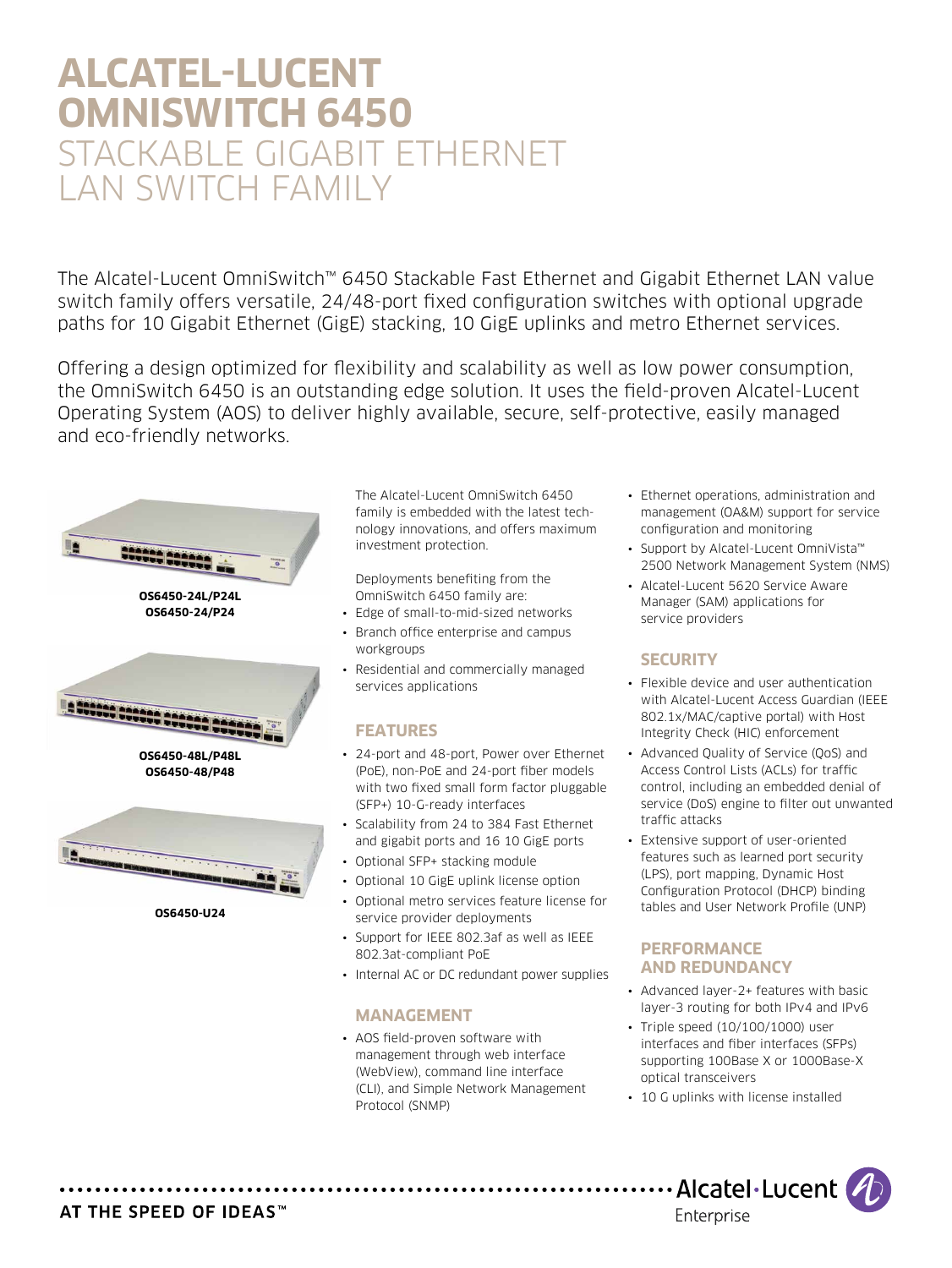- Wire-rate switching and routing performance
- High availability with virtual chassis concept, redundant stacking links, primary/secondary unit failover, hot-swappable power options and configuration rollback

### **CONVERGENCE**

- Enhanced Voice over IP (VoIP) and video performance with policy-based QoS
- Future-ready support for multimedia applications with wire-rate multicast
- IEEE 802.3at PoE+ support for IP phones, wireless LAN (WLAN) access points and video cameras)

### **BENEFITS**

- Meets any customer configuration need and offers excellent investment protection and flexibility, as well as ease of deployment, operation and maintenance
- Provides outstanding performance when supporting real-time voice, data and video applications for converged scalable networks
- Ensures efficient power management, reduces operating expenses (OPEX) and lowers total cost of ownership (TCO) through low power consumption and dynamic PoE allocation, which delivers only the power needed by the attached device
- A field-upgradeable solution that makes the network highly available and reduces OPEX
- Fully secures the network at the edge at no additional cost
- Enterprise-wide cost reduction through hardware consolidation to achieve network segmentation and security without additional hardware installation
- Supports cost-effective installation and deployment with automated switch setup and configuration and end-to-end virtual LAN (VLAN) provisioning
- Simplifies metro Ethernet network OA&M for service providers

### **ALCATEL-LUCENT OMNISWITCH 6450 24- AND 48-PORT MODELS**

All models ship with two fixed SFP+ ports that operate at 1 Gb/s by default. Operation at 10 Gb/s requires the installation of the OS6450- SW-PERF license. These models also offer a two-port expansion slot for additional gigabit uplinks or 10 Gb/s stacking modules. Both PoE and non-PoE models are full rack width, power optimized, fixed configuration chassis in a 1U form factor.

### **Table 1. Available OmniSwitch 6450 models**

| 24/48 port models |  |  |  |
|-------------------|--|--|--|
|-------------------|--|--|--|

| <b>CHASSIS</b> | 10/100<br><b>RJ-45 PORTS</b> | 10/100/1000<br><b>RJ45 PORTS</b> | <b>SFP+ GIGABIT UPLINK</b><br><b>SFP+ 10 GIGABIT UPLINK**</b> | 10 GBPS SFP+<br><b>STACKING EXPANSION</b><br><b>MODULE PORTS</b> | <b>PRIMARY</b><br><b>POWER</b> | <b>BACKUP</b><br><b>POWER</b> |
|----------------|------------------------------|----------------------------------|---------------------------------------------------------------|------------------------------------------------------------------|--------------------------------|-------------------------------|
| Non-PoE models |                              |                                  |                                                               |                                                                  |                                |                               |
| OS6450-24L     | 24                           | $O^*$                            | 2                                                             | 2                                                                | Internal AC                    | Internal AC/DC                |
| OS6450-48L     | 24                           | $0^*$                            | 2                                                             | $\overline{2}$                                                   | Internal AC                    | Internal AC/DC                |
| OS6450-24      | $\circ$                      | 24                               | 2                                                             | $\overline{2}$                                                   | Internal AC                    | Internal AC/DC                |
| 056450-48      | 0                            | 48                               | $\overline{2}$                                                | $\overline{2}$                                                   | Internal AC                    | Internal AC/DC                |
| PoE models     |                              |                                  |                                                               |                                                                  |                                |                               |
| OS6450-P24L    | 24                           | $0^*$                            | $\overline{2}$                                                | $\overline{2}$                                                   | Internal AC                    | External AC                   |
| OS6450-P48L    | 24                           | $O^*$                            | $\overline{2}$                                                | $\overline{2}$                                                   | Internal AC                    | External AC                   |
| OS6450-P24     | $\Omega$                     | 24                               | $\overline{2}$                                                | $\overline{2}$                                                   | Internal AC                    | External AC                   |
| 0S6450-P48     | $\Omega$                     | 48                               | $\overline{2}$                                                | $\overline{2}$                                                   | Internal AC                    | External AC                   |

\* User port speeds upgradeable to gigabit speeds with license upgrade

\*\* Requires OS6450-SW-PERF license to enable 10 G uplink capability.

• OmniSwitch 6450-P24L/P24 and OmniSwitch 6450-P48L/P48 models comply with both IEEE 802.3af/at standards.

| <b>CHASSIS</b>      | 10/100/1000<br><b>SFP PORTS</b> | 10/100/1000<br><b>COMBO PORTS</b> | <b>SFP+ GIGABIT</b><br><b>UPLINK SFP+ 10</b><br><b>GIGABIT UPLINK**</b> | 10 GBPS SFP+<br><b>STACKING EXPANSION</b><br><b>MODULE PORTS</b> | <b>PRIMARY</b><br><b>POWER</b> | <b>BACKUP</b><br><b>POWER</b> |
|---------------------|---------------------------------|-----------------------------------|-------------------------------------------------------------------------|------------------------------------------------------------------|--------------------------------|-------------------------------|
| <b>Fiber models</b> |                                 |                                   |                                                                         |                                                                  |                                |                               |
| OS6450-U24          | 22                              |                                   |                                                                         |                                                                  | Internal AC                    | Internal AC\DC                |

\*\* Requires OS6450-SW-PERF license to enable 10 G uplink capability.

• Combo ports are ports individually configurable to be 10/100/1000Base-T or 100/1000Base-X, which support SFP transceivers for short, long and very long distances. • SFP ports support 100/1000 Base-X SFP transceivers

#### Expansion port models

| <b>EXPANSION MODULE</b> | <b>GIGABIT RJ45 PORTS</b> | <b>GIGABIT SFP PORTS</b> | 10 Gb/s SFP+ *** |
|-------------------------|---------------------------|--------------------------|------------------|
| 0S6450-XNI-U2           |                           |                          |                  |
| 0S6450-GNI-U2           |                           |                          |                  |
| 0S6450-GNI-C2           |                           |                          |                  |

\*\*\* Only stacking mode supported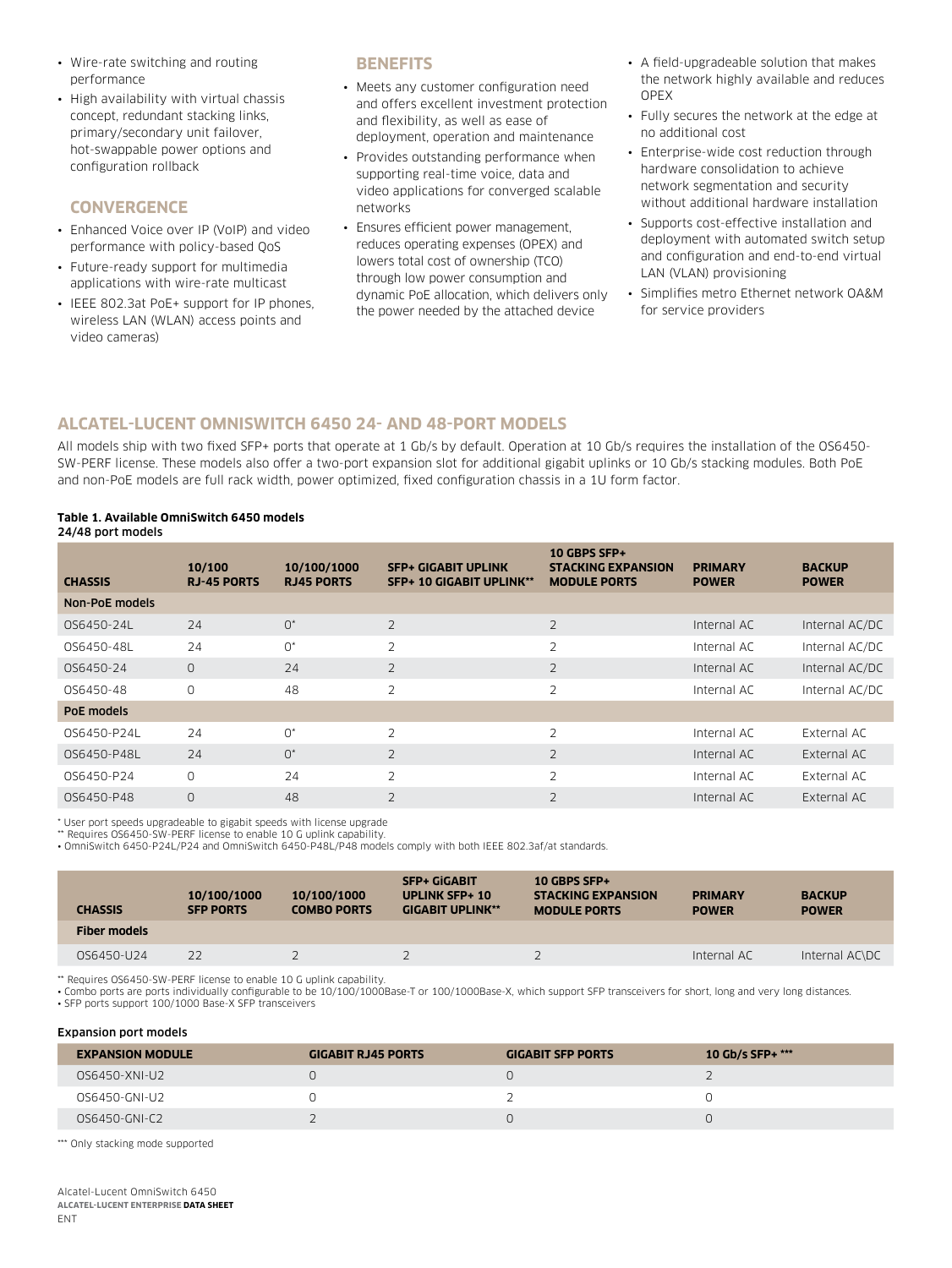# **DETAILED PRODUCT FEATURES**

# **Simplified management Configuration management interfaces**

- Intuitive Alcatel-Lucent CLI with familiar interface, reducing training costs
- Easy-to-use, point-and-click web based element manager (WebView) with built-in help for easy configuration
- Integration with Alcatel-Lucent OmniVista 2500 for network management
- Full configuration and reporting using SNMPv1/2/3 across all OmniSwitch families to facilitate third-party NMS integration
- Remote Telnet management or Secure Shell access using SSHv2
- File upload using USB, TFTP, FTP, SFTP, or SCP for faster configuration
- Human-readable ASCII-based config files for off-line editing and bulk configuration
- Managed by Alcatel-Lucent 5620 Service Aware Manager

#### **Monitoring and troubleshooting**

- Local (on the flash) and remote server logging: Syslog and command log
- Port-based mirroring for troubleshooting and lawful interception, supports four sessions with multiple sources-to-one destination
- Policy-based mirroring Allows selection of the type of traffic to mirror by using QoS policies
- Remote port mirroring that facilitates passing mirrored traffic through the network to a remotely connected device
- Port monitoring feature that allows capture of Ethernet packets to a file, or to an on-screen display to assist in troubleshooting
- sFlow v5 and RMON: For advanced monitoring and reporting capabilities for statistics, history, alarms, and events
- IP tools: Ping and trace route
- Digital Diagnostic Monitoring (DDM): Real-time diagnostics of fiber connections for early detection of optical signal deterioration
- Time Domain Reflectometry (TDR): For locating breaks or other discontinuity in copper cables

### **Network configuration**

- Remote auto-configuration download feature
- Auto-negotiating 10/100/1000 ports automatically configure port speed and duplex setting
- Auto MDI/MDIX automatically configures transmit and receive signals to support straight-through and crossover cabling
- BOOTP/DHCP client allows autoconfiguration of switch IP information for simplified deployment
- DHCP relay to forward client requests to a DHCP server
- Alcatel-Lucent Mapping Adjacency Protocol (AMAP) for building topology mans
- IEEE 802.1AB Link Layer Discovery Protocol (LLDP) with MED extensions for automated device discovery
- GARP VLAN Registration Protocol (GVRP) for IEEE 802.1Q-compliant VLAN pruning and dynamic VLAN creation
- Auto QoS for switch management traffic as well as traffic from Alcatel-Lucent IP phones
- Network Time Protocol (NTP) for networkwide time synchronization
- Stackable to eight units

### **Resiliency and high availability**

- Ring Rapid Spanning Tree (RRSTP) optimized for ring topology to provide less than 100 ms convergence time
- IEEE 802.1s Multiple Spanning Tree Protocol: Encompasses IEEE 802.1D STP and IEEE 802.1w Rapid Spanning Tree Protocol
- Per-VLAN spanning tree (PVST) and Alcatel-Lucent 1x1 STP mode
- IEEE 802.3ad Link Aggregation Control Protocol (LACP) and static LAG groups across modules are supported
- Dual-home link (DHL) support for subsecond link protection without STP
- Virtual Router Redundancy Protocol (VRRP) to provide highly available routed environments
- Broadcast and multicast storm control to avoid degradation in overall system performance
- Unidirectional Link Detection (UDLD): Detects and disables unidirectional links on fiber optic interfaces
- Layer-2 port loopback detection for preventing customer loops on Ethernet access ports
- Redundant and hot-swappable power supplies, transceiver modules offering uninterruptable service
- Dual image and dual configuration file storage provide backup

### **Advanced security Access control**

• AOS Access Guardian framework for comprehensive user-policy-based network access control (NAC)\*

- Autosensing IEEE 802.1X multi-client, multi-VLAN MAC-based authentication for non-802.1X hosts
- Web-based authentication (Captive Portal) - A customizable web portal residing on the switch that can be used for authenticating supplicants as well as non-supplicants
- Group mobility rules and "guest" VLAN support
- Host integrity check (HIC) agent on each switch makes it an HIC enforcer and facilitates endpoint device control for company policy compliance. Quarantine and remediation are supported as required.
- User network profile (UNP) Simplify NAC management and control by dynamically providing predefined policy configuration to authenticated clients — VLAN, ACL, BW, HIC
- SSH for secure CLI session with public key infrastructure (PKI) support
- Centralized Remote Access Dial-In User Service (RADIUS) and LDAP user authentication
- Private VLAN feature for user traffic segregation

### **Containment, monitoring and quarantine**

- DHCP Snooping, DHCP IP spoof protection
- Terminal Access Controller Access Control System Plus (TACACS+) client allows for authentication, authorization and accounting with a remote TACACS+ server
- Dynamic ARP protection and ARP poisoning detection
- ACLs to filter out unwanted traffic including DoS attacks; flow-based filtering in hardware (L1 to L4)
- BPDU blocking Automatically shuts down user ports if an STP BPDU packet is seen to prevent topology loops
- STP Root Guard Prevents edge devices from becoming Spanning Tree Protocol root node

### **Converged networks PoE**

- PoE models support Alcatel-Lucent IP phones and WLAN access points, as well as any IEEE 802.3af or IEEE 802.3at-compliant end device
- Configurable per-port PoE priority and max power for power allocation
- Dynamic PoE allocation: Delivers only the power needed by the powered devices (PD) up to the total power budget for most efficient power consumption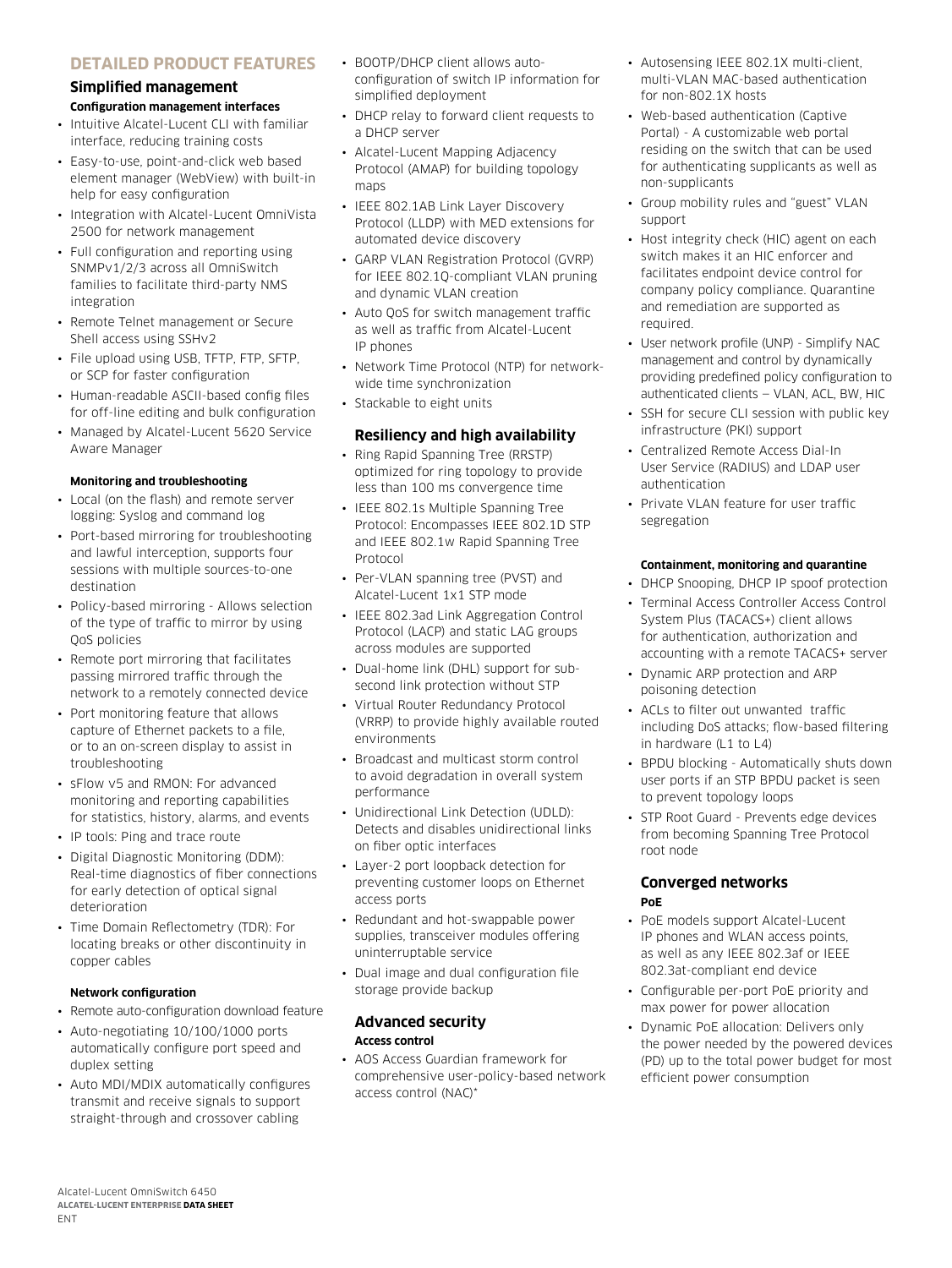# **QoS**

- Priority queues: Eight hardware-based queues per port for flexible QoS management
- Traffic prioritization: Flow-based QoS with internal and external (a.k.a., remarking) prioritization
- Bandwidth management: Flow-based bandwidth management, ingress rate limiting; egress rate shaping per port
- Queue management: Configurable scheduling algorithms — Strict Priority Queuing (SPQ), Weighted Round Robin (WRR) and Deficit Round Robin (DRR)
- Congestion avoidance: Support for Endto-End Head-Of-Line (E2E-HOL) Blocking Protection
- Auto QoS for switch management traffic as well as traffic from Alcatel-Lucent IP phones
- Three-color marker: Single/Dual Rate — policing with commit BW, excess BW, burst size

### **Layer-2, Layer-3 Routing and Multicast Layer-2 switching**

- Up to 16,000 MACs
- Up to 4000 VLANs
- Up to 2000 ACLs
- Latency:  $<$  4  $\mu$ s
- Max Frame: 9216 bytes (jumbo)

# **IPv4 and IPv6**

- Static routing for IPv4 and IPv6
- RIP v1 and v2 for IPv4; RIPng for IPv6
- Up to 256 IPv4 and 128 IPv6 static and RIP routes
- Up to 128 IPv4 and 16 IPv6 interfaces

### **Multicast**

- IGMPv1/v2/v3 snooping to optimize multicast traffic
- Multicast Listener Discovery (MLD) v1/v2 snooping
- Up to 1000 multicast groups per stack
- IP Multicast VLAN (IPMVLAN) for optimized multicast replication at the edge, saving network core resources

### **Network protocols**

- DHCP relay (including generic UDP relay)
- ARP
- Dynamic Host Configuration Protocol (DHCP) relay
- DHCP relay to forward client requests to a DHCP server
- Generic User Datagram Protocol (UDP) relay per VLAN
- DHCP Option 82 configurable relay agent information

# **Metro Ethernet access (features available through Metro license upgrade)**

- Ethernet services support per IEEE 802.1ad Provider Bridge
	- ¬ Transparent LAN Services with Service VLAN (SVLAN) and Customer VLAN (CVLAN) concept
	- ¬ Ethernet network-to-network interface (NNI) and user network interface (UNI) services
	- ¬ Service Access Point (SAP) profile identification
	- ¬ CVLAN to SVLAN translation and mapping
- IEEE 802.1ag Ethernet OAM: Connectivity Fault Management (L2 ping and link trace)
- Ethernet OAM compliant with IEEE 802.3ah
- ITU-T G.8032 Ethernet Ring Protection designed for loop protection and fast convergence times (sub 50 ms) in ring topologies
- Private VLAN feature for user traffic segregation
- Service Assurance Agent (SAA) for proactively measuring network health, reliability and performance. Four SAA tests including L2-MAC, IP, ETH-LB and ETH-DMM depending on network requirements
- Customer provider edge (CPE) test head traffic generator and analyzer tool used in the metro Ethernet network to validate customer Service Level Agreements (SLAs)
- IPMVLAN for optimized multicast replication at the edge, saving network core resources
- Layer-2 Multicast VLAN Replication (MVR): Allows users from different multicast VLANs to subscribe to a multicast group from an upstream trunk interface
- Three color marker: Single/Dual Rate Policing with commit BW, excess BW, burst size
- TR-101 PPPoE Intermediate Agent allowing for the PPPoE network access method
- MAC-Forced forwarding support according to RFC 4562
- Layer-2 Control Protocol (L2CP) for tunneling a customer's L2CP frames, via well known address, on a given UNI for Ethernet Private Line (EPL) and Ethernet Virtual Private Line (EVPL) services
- Dying Gasp via SNMP and Ethernet OAM delivery
- MEF 9 and 14 certified
- Managed by Alcatel-Lucent 5620 SAM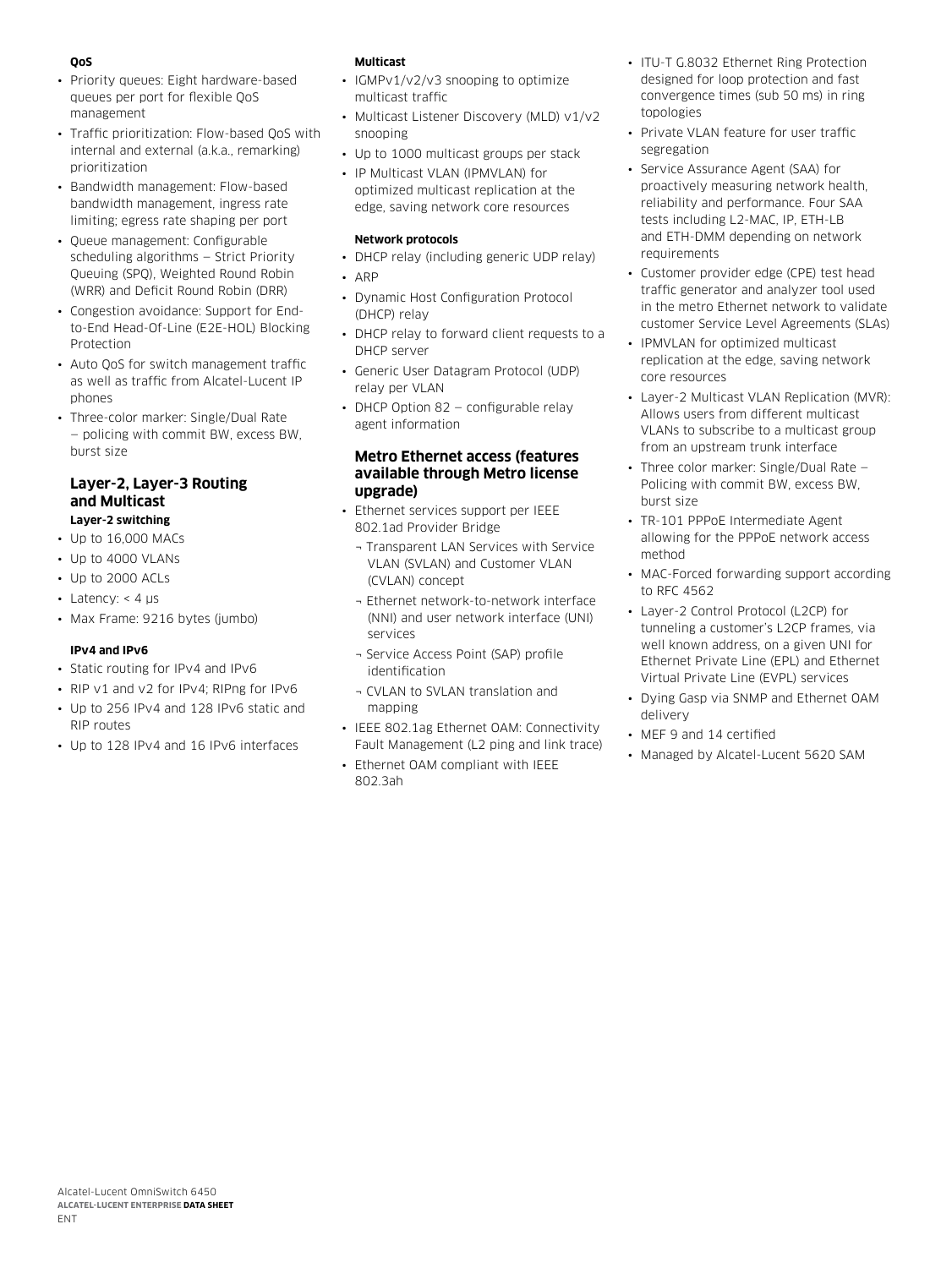# Technical specification

# 24/48 port models

| <b>PORT</b>                                              | OS6450-24L                                                                 | <b>OS6450-P24L</b>                                                         | OS6450-48L                                                                 | <b>OS6450-P48L</b>                                                        | OS6450-U24                                                                |
|----------------------------------------------------------|----------------------------------------------------------------------------|----------------------------------------------------------------------------|----------------------------------------------------------------------------|---------------------------------------------------------------------------|---------------------------------------------------------------------------|
| RJ-45 10/100 ports                                       | 24                                                                         | 24                                                                         | 48                                                                         | 48                                                                        | $\Omega$                                                                  |
| <b>PORT</b>                                              | OS6450-24                                                                  | OS6450-P24                                                                 | OS6450-48                                                                  | 0S6450-P48                                                                | OS6450-U24                                                                |
| RJ-45 10/100/1000 ports                                  | 24                                                                         | 24                                                                         | 48                                                                         | 48                                                                        | $\Omega$                                                                  |
| <b>PERFORMANCE (Gigabit models)</b>                      |                                                                            |                                                                            |                                                                            |                                                                           |                                                                           |
| Switch capacity with 2x10 G ports and<br>2x10 G stacking | $128$ Gb/s                                                                 | $128$ Gb/s                                                                 | $176$ Gb/s                                                                 | 176 Gb/s                                                                  | $128$ Gb/s                                                                |
| Switch capacity with 2x10 G ports and<br>2x10 G stacking | 95.3 Mp/s                                                                  | 95.3 Mp/s                                                                  | 131.0 Mp/s                                                                 | 131.0 Mp/s                                                                | 95.3 Mp/s                                                                 |
| Stacking capacity (aggregated)                           | 40 $Gb/s$                                                                  | $40$ Gb/s                                                                  | $40$ Gb/s                                                                  | $40$ Gb/s                                                                 | $40$ Gb/s                                                                 |
| <b>PORT</b>                                              | OS6450-24L<br>OS6450-24                                                    | 0S6450-P24L<br>OS6450-P24                                                  | OS6450-48L<br>OS6450-48                                                    | OS6450-P48L<br>OS6450-P48                                                 | OS6450-U24                                                                |
| RJ-45/SFP 10/100/1000 combo ports                        | $\circ$                                                                    | $\circ$                                                                    | $\circ$                                                                    | $\circ$                                                                   | $\overline{2}$                                                            |
| SFP 100/1000 ports                                       | 0                                                                          | 0                                                                          | 0                                                                          | $\circ$                                                                   | 22                                                                        |
| SFP+ Gigabit/10 Gigabit uplink ports                     | $\overline{2}$                                                             | $\overline{2}$                                                             | $\overline{2}$                                                             | $\overline{2}$                                                            | $\overline{2}$                                                            |
| Ports per expansion module                               | $\overline{2}$                                                             | $\overline{2}$                                                             | $\overline{2}$                                                             | $\overline{2}$                                                            | $\overline{2}$                                                            |
| PoE ports                                                | 0                                                                          | 24                                                                         | $\circ$                                                                    | 48                                                                        | $\circ$                                                                   |
| Max 24/48-port models in a stack                         | 8                                                                          | 8                                                                          | 8                                                                          | 8                                                                         | 8                                                                         |
| <b>DIMENSIONS</b>                                        |                                                                            |                                                                            |                                                                            |                                                                           |                                                                           |
| Width                                                    | 44.0 cm (17.32 in)                                                         | 44.0 cm (17.32 in)                                                         | 44.0 cm (17.32 in)                                                         | 44.0 cm (17.32 in)                                                        | 44.0 cm (17.32 in)                                                        |
| Height                                                   | 4.4 cm (1.73 in)                                                           | 4.4 cm (1.73 in)                                                           | 4.4 cm (1.73 in)                                                           | 4.4 cm (1.73 in)                                                          | 4.4 cm (1.73 in)                                                          |
| Depth                                                    | 31.24 cm (12.3 in)                                                         | 31.24 cm (12.3 in)                                                         | 39.1 cm (15.4 in)                                                          | 39.1 cm (15.4 in)                                                         | 31.24 cm (12.3 in)                                                        |
| Weight                                                   | 4.08 kg (9.0 lb)                                                           | 5.05 kg (11.0 lb)                                                          | 5.44 kg (12.0 lb)                                                          | 6.8 kg (15.0 lb)                                                          | 4.08 kg (9.0 lb)                                                          |
| <b>OPERATING CONDITIONS</b>                              |                                                                            |                                                                            |                                                                            |                                                                           |                                                                           |
| Operating temperature                                    | $0^{\circ}$ C to +45 $^{\circ}$ C<br>32°F to +113°F                        | $0^{\circ}$ C to +45 $^{\circ}$ C<br>32°F to +113°F                        | $0^{\circ}$ C to +45 $^{\circ}$ C<br>32°F to +113°F                        | $0^{\circ}$ C to +45 $^{\circ}$ C<br>32°F to +113°F                       | $0^{\circ}$ C to +45 $^{\circ}$ C<br>32°F to +113°F                       |
| Storage temperature                                      | $-40^{\circ}$ C to +75 $^{\circ}$ C<br>$-40^{\circ}$ F to $+167^{\circ}$ F | $-40^{\circ}$ C to +75 $^{\circ}$ C<br>$-40^{\circ}$ F to $+167^{\circ}$ F | $-40^{\circ}$ C to +75 $^{\circ}$ C<br>$-40^{\circ}$ F to $+167^{\circ}$ F | $-40^{\circ}$ C to $+75^{\circ}$ C<br>$-40^{\circ}$ F to $+167^{\circ}$ F | $-40^{\circ}$ C to $+75^{\circ}$ C<br>$-40^{\circ}$ F to $+167^{\circ}$ F |
| Humidity (operating and storage)                         | 5% - 95%                                                                   | 5% - 95%                                                                   | 5% - 95%                                                                   | $5% - 95%$                                                                | 5% - 95%                                                                  |
| Fan (variable speed)*                                    | Fanless                                                                    | 3 fan                                                                      | 3 fan                                                                      | 4 fan                                                                     | 2 fan                                                                     |
| Acoustic (dB)                                            | $0$ db $(A)$                                                               | $<$ 40db $(A)$                                                             | $<$ 40db $(A)$                                                             | $<$ 40db $(A)$                                                            | $<$ 40db (A)                                                              |
| MTBF (hours)                                             | 894,251                                                                    | 231,542                                                                    | 337,583                                                                    | 135,087                                                                   | 364,214                                                                   |
| System power consumption (watts)**                       | 35.67                                                                      | 37.89                                                                      | 64.68                                                                      | 66.54                                                                     | 56.26                                                                     |
| System heat dissipation (BTU)                            | 122                                                                        | 129                                                                        | 221                                                                        | 227                                                                       | 192                                                                       |
| PoE power budget (watts)                                 | N/A                                                                        | 390                                                                        | N/A                                                                        | 780                                                                       | N/A                                                                       |
| PoE device heat dissipation (BTU)                        | N/A                                                                        | 1332                                                                       | N/A                                                                        | 2663                                                                      | N/A                                                                       |
| Power supply efficiency                                  | 86.99%                                                                     | 88.75%                                                                     | 85.72%                                                                     | 81.25%                                                                    | 85.71%                                                                    |

\* Acoustic levels measured with a single power supply at room temperature \*\* Power consumption measured under fully loaded traffic conditions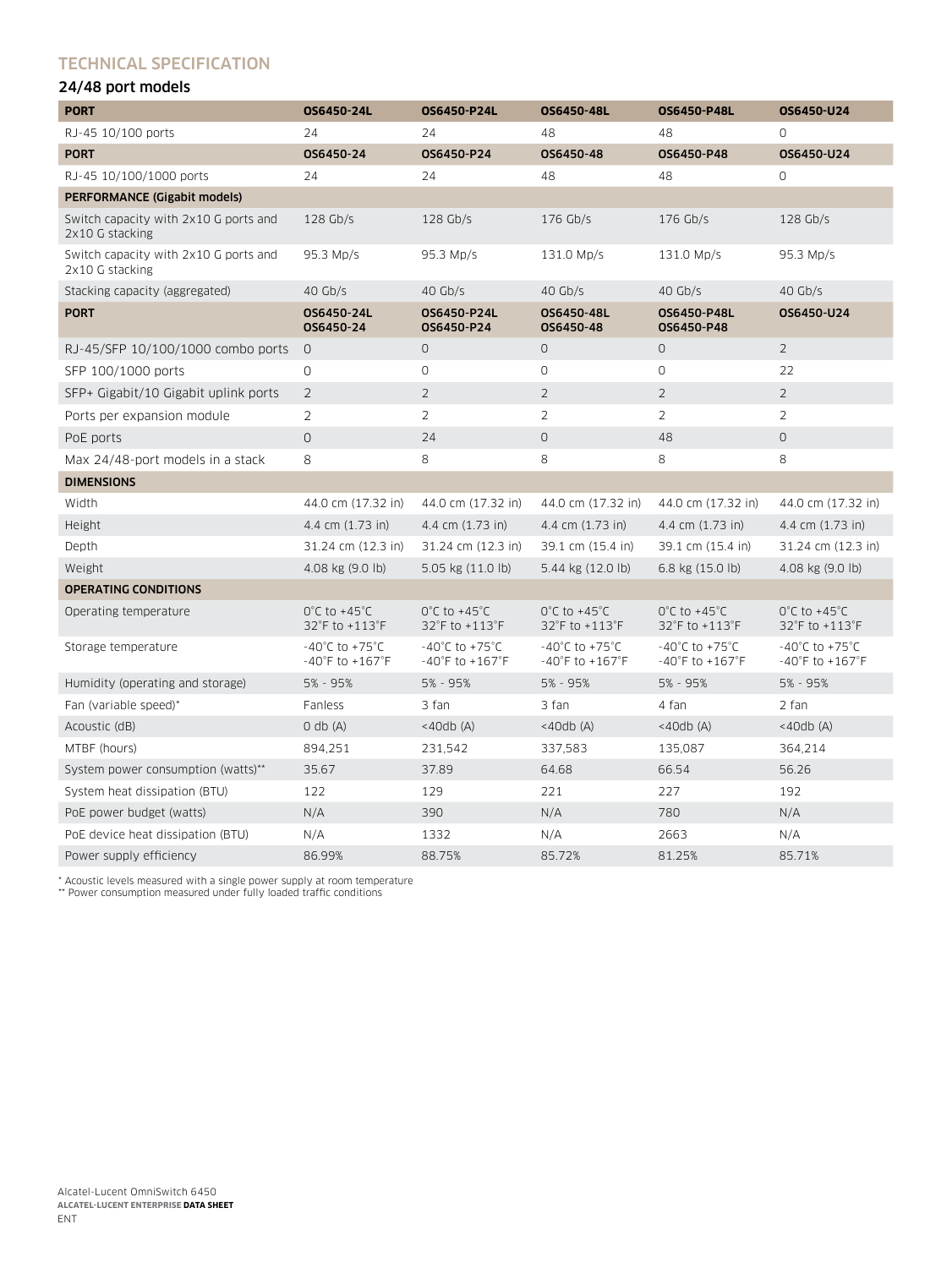# **OmniSwitch 6450 backup supplies and specifications**

The OmniSwitch 6450 24/24L/48/48L/U24-port models offer a 1RU internal backup supply configuration where the redundant supply is installed in a power supply bay at the back of the unit.

The OmniSwitch 6450 P24/48-port models offer a 2RU external backup supply configuration where the redundant supply/tray combination mounts above the switch and uses a remote cable for the switch/supply connection. All parts and accessories are included with the backup supply kit.

|                         | <b>BACKUP POWER SUPPLY MODEL</b> |                                                                                      |                                                                                     |                              |
|-------------------------|----------------------------------|--------------------------------------------------------------------------------------|-------------------------------------------------------------------------------------|------------------------------|
| <b>SPECIFICATION</b>    | <b>OS6450-BP</b>                 | <b>OS6450-BP-PH</b>                                                                  | <b>OS6450-BP-PX</b>                                                                 | <b>OS6450-BP-D</b>           |
| Style                   | Framed                           | Framed                                                                               | Framed                                                                              | Framed                       |
| Internal/external       | Internal                         | External                                                                             | External                                                                            | Internal                     |
| Input voltage           | 90-220V AC                       | 90-220V AC                                                                           | 90-220V AC                                                                          | 36-72V DC                    |
| Output voltage          | 12V DC                           | 12V DC/54V DC                                                                        | 12V DC/54.5V DC                                                                     | 12V DC                       |
| Wattage                 | 90W                              | 530W                                                                                 | 900W                                                                                | 90W                          |
| PoE power budget        | N/A                              | 390W                                                                                 | 780W                                                                                | N/A                          |
| Power supply efficiency | 85%                              | 85%                                                                                  | 80%                                                                                 | 85%                          |
| Weight                  | $1.11$ kg $(2.45)$ lb)           | 2.59 kg (5.75 lb)                                                                    | $2.73$ kg $(6.02$ lb)                                                               | $1.11$ kg $(2.45)$ lb)       |
| Total RU with BPS       | 1 RU                             | 2 RU                                                                                 | 2 RU                                                                                | 1 RU                         |
| Supply dimension        | $N\setminus A$                   | 32 cm x 17.5 cm x 4.4 cm<br>$(12.6 \text{ in } x6.9 \text{ in } x 1.73 \text{ in})$  | 2 cm x 17.5 cm x 4.4 cm<br>$(12.6 \text{ in } x 6.9 \text{ in } x 1.73 \text{ in})$ | $N\setminus A$               |
| Shelf dimension         | $N\setminus A$                   | 35.3 cm x 21 cm x 4.4 cm<br>$(13.9 \text{ in } x 8.3 \text{ in } x 1.73 \text{ in})$ | 35.3 cm x 21 cm x 4.4 cm<br>$(13.9$ in x 8.3 in x 1.73 in)                          | N\A                          |
| Models supported        | 0S6450-24/24L/48/<br>48L/U24     | OS6450-P24/P24L                                                                      | 0S6450-P48/P48L                                                                     | OS6450-24/24L/48/<br>48L/U24 |

# **INDICATORS**

### **System LEDs**

- System (OK) (chassis HW/SW status)
- PWR (primary power supply status)
- PRI (virtual chassis primary)
- BPS (backup power status)
- LED segment display indicates the stack ID of the unit in the stack: 1 to 8 (24/48 port models)

### **Per-port LEDs**

- 10/100/1000: PoE, link/activity
- SFP: Link/activity
- Stacking: Link/activity

### **Compliance and certifications Commercial**

- EMI/EMC
- FCC CRE Title 47 Subpart B (Class A limits. Note: Class A with UTP cables)
- VCCI (Class A limits. Note: Class A with UTP cables)
- AS/NZS 3548 (Class A limits. Note: Class A with UTP cables)
- CE marking for European countries (Class A limits. Note: Class A with UTP cables)
- EN 55022: 2006 (Emission Standard)
- EN 61000-3-3: 1995
- EN 61000-3-2: 2006
- EN 55024: 1998 (Immunity standards)
- ¬ EN 61000-4-2: 1995+A1: 1998
- ¬ EN 61000-4-3: 1996+A1: 1998
- ¬ EN 61000-4-4: 1995
- ¬ EN 61000-4-5: 1995
- ¬ EN 61000-4-6: 1996
- ¬ EN 61000-4-8: 1994
- ¬ EN 61000-4-11: 1994
- IEEE802.3: Hi-Pot Test (2250 V DC on all Ethernet ports)

### **Safety agency certifications**

- UL 60950 United States
- IEC 60950-1:2001; all national deviations
- EN 60950-1: 2001; all deviations
- CAN/CSA-C22.2 No. 60950-1-03
- NOM-019 SCFI, Mexico
- AS/NZ TS-001 and 60950:2000, Australia
- UL-AR, Argentina
- UL-GS Mark, Germany
- EN 60825-1 Laser, EN 60825-2 Laser
- CDRH Laser

### **Supported standards IEEE standards**

- IEEE 802.1D (STP)
- IEEE 802.1p (CoS)
- IEEE 802.1Q (VLANs)

### • IEEE 802.1ad (Provider Bridge)

- Q-in-Q (VLAN stacking)
- IEEE 802.1ag (Connectivity Fault Management)
- IEEE 802.1s (MSTP)
- IEEE 802.1w (RSTP)
- IEEE 802.1X (Port Based Network Access Protocol)
- IEEE 802.3i (10Base-T)
- IEEE 802.3u (Fast Ethernet)
- IEEE 802.3x (Flow Control)
- IEEE 802.3z (Gigabit Ethernet)
- IEEE 802.3ab (1000Base-T)
- IEEE 802.3ac (VLAN Tagging)
- IEEE 802.3ad (Link Aggregation)
- IEEE 802.3ae (10 Gigabit Ethernet)
- IEEE 802.3af (Power-over-Ethernet)
- IEEE 802.3at (Power-over-Ethernet)
- IEEE 802.ah (Ethernet first mile)
- IEEE 802.3az (Energy Efficient Ethernet)

# **ITU-T recommendations**

- ITU-T Y.1731 OA&M fault and performance management
- TU-T G.8032/Y.1344 2010: Ethernet Ring Protection (ERPv2)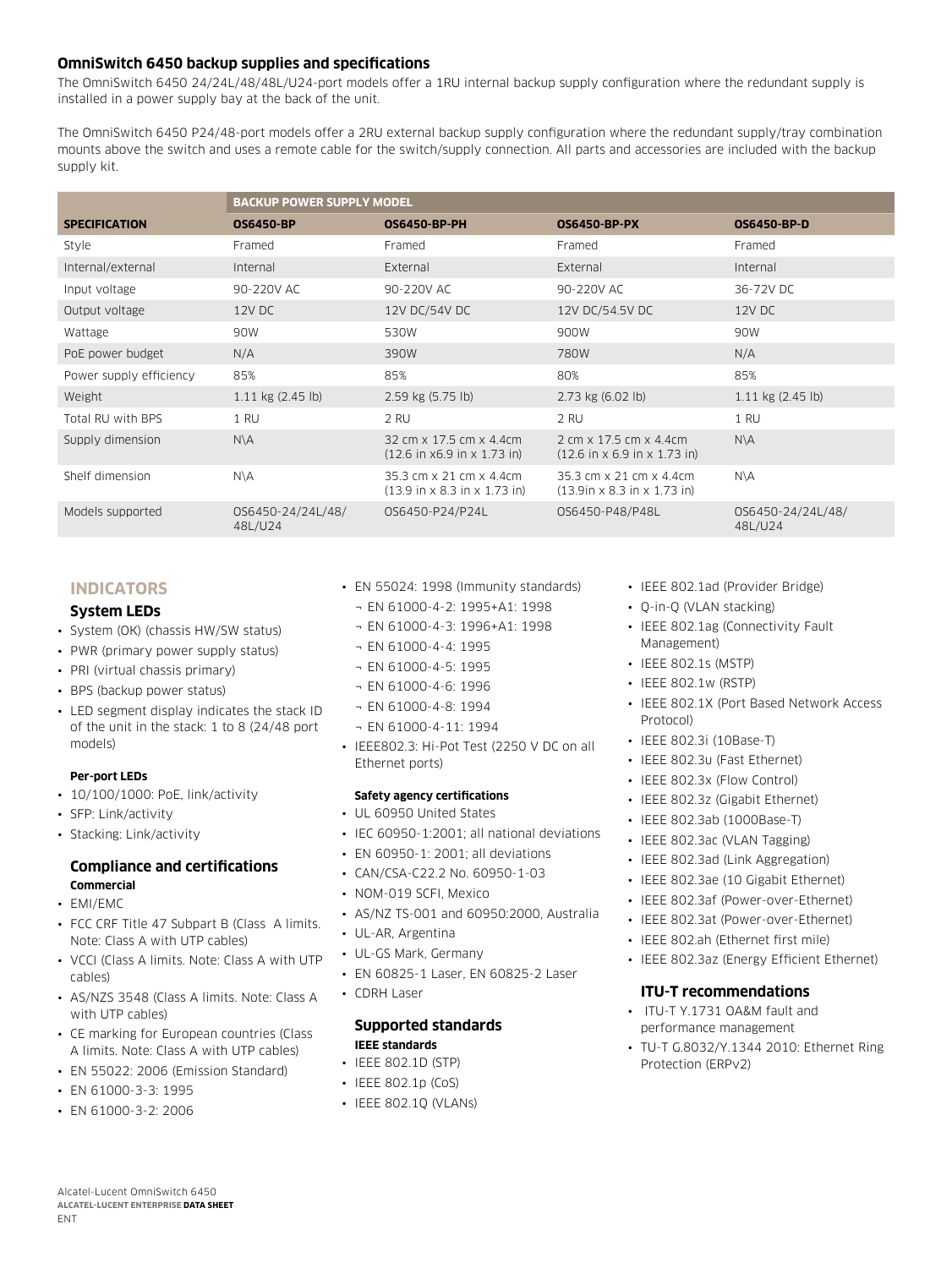# **IETF RFCs**

#### **RIP**

- RFC 1058 RIP v1
- RFC 1722/1723/1724/2453 RIP v2 and MIB
- RFC 1812/2644 IPv4 Router Requirement
- RFC 2080 RIPng for IPv6

### **IP Multicast**

### • RFC 1112 IGMP v1

- RFC 2236/2933 IGMP v2 and MIB
- RFC 2365 Multicast
- RFC 3376 IGMPv3 for IPv6

### **IPv6**

- RFC 1886 DNS for IPv6
- RFC 2292/2373/2374/2460/2462
- RFC 2461 NDP
- RFC 2463/2466 ICMP v6 and MIB
- RFC 2452/2454 IPv6 TCP/UDP MIB
- RFC 2464/2553/2893/3493/3513
- RFC 3056 IPv6 Tunneling
- RFC 3542/3587 IPv6
- RFC 4007 IPv6 Scoped Address Architecture
- RFC 4193 Unique Local IPv6 Unicast Addresses

### **Manageability**

- RFC 854/855 Telnet and Telnet options
- RFC 959/2640 FTP
- RFC 1155/2578-2580 SMI v1 and SMI v2
- RFC 1157/2271 SNMP
- RFC 1212/2737 MIB and MIB-II
- RFC 1213/2011-2013 SNMP v2 MIB
- RFC 1215 Convention for SNMP Traps
- RFC 1350 TFTP Protocol
- RFC 1573/2233/2863 Private Interface MIB
- RFC 1643/2665 Ethernet MIB
- RFC 1901-1908/3416-3418 SNMP v2c
- RFC 2096 IP MIB
- RFC 2131 DHCP Server/Client
- RFC 2570-2576/3411-3415 SNMP v3
- RFC3414 User-based Security Model
- RFC 2616 /2854 HTTP and HTML
- RFC 2667 IP Tunneling MIB
- RFC 2668/3636 IEEE 802.3 MAU MIB
- RFC 2674 VLAN MIB
- RFC 2818 HTTPS over SSL
- RFC 4251 Secure Shell Protocol **Architecture**
- RFC 4252 The Secure Shell (SSH v2) Authentication Protocol

### **Security**

- RFC 1321 MD5
- RFC 2104 HMAC Message Authentication
- RFC 2138/2865/2868/3575/2618 RADIUS Authentication and Client MIB
- RFC 2139/2866/2867/2620 RADIUS Accounting and Client MIB
- RFC 2228 FTP Security Extensions step
- RFC 2284 PPP EAP
- RFC 2869/3579 Radius Extension

### **Quality of service**

- RFC 896 Congestion control
- RFC 1122 Internet Hosts
- RFC 2474/2475/2597/3168/3246 DiffServ
- RFC 3635 Pause Control
- RFC 2697 srTCM
- RFC 2698 trTCM

### **Others**

- RFC 791/894/1024/1349 IP and IP/ Ethernet
- RFC 792 ICMP
- RFC 768 UDP
- RFC 793/1156 TCP/IP and MIB
- RFC 826/903 ARP and Reverse ARP • RFC 919/922 Broadcasting Internet Datagram
- RFC 925/1027 Multi LAN ARP/Proxy ARP
- RFC 950 Sub-netting
- RFC 951 BOOTP
- RFC 1151 RDP
- RFC 1191 Path MTU Discovery
- RFC 1256 ICMP Router Discovery
- RFC 1305/2030 NTP v3 and Simple NTP
- RFC 1493 Bridge MIB
- RFC 1518/1519 CIDR
- RFC 1541/1542/2131/3396/3442 DHCP
- RFC 1757/2819 RMON and MIB
- RFC 2131/3046 DHCP/BOOTP Relay
- RFC 2132 DHCP Options
- RFC 2251 LDAP v3
- RFC 3060 Policy Core
- RFC 3176 sFlow
- RFC 3021 Using 31-bit Prefixes

# **OmniSwitch 6450 Ordering**

| <b>MODEL NUMBER</b>                | <b>DESCRIPTION</b>                                                                                                                                                                                                                                                               |
|------------------------------------|----------------------------------------------------------------------------------------------------------------------------------------------------------------------------------------------------------------------------------------------------------------------------------|
| OS6450-24L                         | Fast Ethernet chassis in a 1U form factor with 24 10/100 Base-T ports, 2 fixed SFP+ (1G/10G*) ports and one expansion slot<br>for optional stacking or uplink modules.                                                                                                           |
| OS6450-P24L                        | Fast Ethernet chassis in a 1U form factor with 24 PoE 10/100 Base-T ports, 2 fixed SFP+ (1G/10G*) ports and one expansion<br>slot for optional stacking or uplink modules.                                                                                                       |
| OS6450-48L                         | Fast Ethernet chassis in a 1U form factor with 48 10/100 Base-T ports, 2 fixed SFP+ (1G/10G*) ports and one expansion slot<br>for optional stacking or uplink modules.                                                                                                           |
| OS6450-P48L                        | Fast Ethernet chassis in a 1U form factor with 48 PoE 10/100 Base-T ports, 2 fixed SFP+ (1G/10G*) ports and one expansion<br>slot for optional stacking or uplink modules.                                                                                                       |
| OS6450-24                          | Gigabit Ethernet chassis in a 1U form factor with 24 10/100/1000 Base-T ports, 2 fixed SFP+ (1G/10G*) ports and one<br>expansion slot for optional stacking or uplink modules.                                                                                                   |
| OS6450-P24                         | Gigabit Ethernet chassis in a 1U form factor with 24 PoE 10/100/1000 Base-T ports, 2 fixed SFP+ (1G/10G*) ports and one<br>expansion slot for optional stacking or uplink modules.                                                                                               |
| OS6450-48                          | Gigabit Ethernet chassis in a 1U form factor with 48 10/100/1000 Base-T ports, 2 fixed SFP+ (1G/10G*) ports and one<br>expansion slot for optional stacking or uplink modules.                                                                                                   |
| 0S6450-P48                         | Gigabit Ethernet chassis in a 1U form factor with 48 PoE 10/100/1000 Base-T ports, 2 fixed SFP+ (1G/10G*) ports and one<br>expansion slot for optional stacking or uplink modules.                                                                                               |
| OS6450-U24                         | Gigabit Ethernet chassis in a 1U form factor with 22 100/1000 Base-X SFP ports, 2 combo ports configurable to be<br>10/100/1000 Base-T or 100/1000 Base-X, 2 fixed SFP+ (1G/10G*) ports and one expansion slot for optional stacking or<br>uplink modules.                       |
| The above model<br>numbers contain | All models above include an internal AC power supply with a country-specific power cord, user manuals access card,<br>hardware for mounting in a 19" rack and RJ-45 to DB-9 adapter.<br>Ethernet SFP optical transceivers, stacking module and cables may be ordered separately. |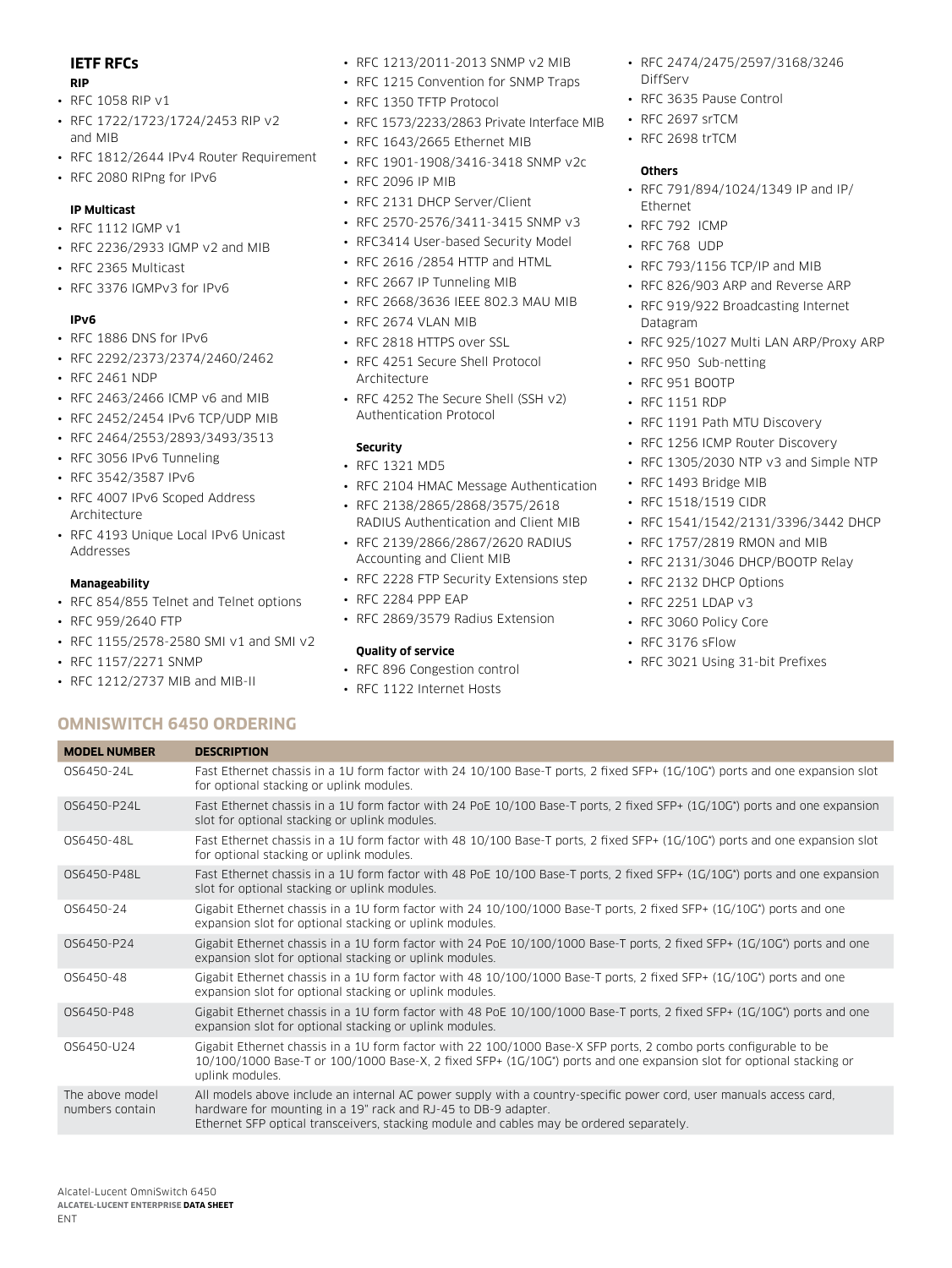| <b>LICENSE OPTIONS</b>      | ALL MODELS ABOVE SUPPORT THE BELOW LICENSE OPTIONS                                                                                                                                                                        |
|-----------------------------|---------------------------------------------------------------------------------------------------------------------------------------------------------------------------------------------------------------------------|
| OS6450-SW-PERF              | OS6450 Performance software license for enables 10 gigabit speeds on the two fixed SFP+ ports of the 24- or 48-port models.                                                                                               |
| OS6450-SW-ME                | OS6450 Software license enables the Metro Software features outlined in the Metro Ethernet Access section of this data sheet.                                                                                             |
| 0S6450-24L-UPGD             | Software license enabling gigabit speeds on the RJ-45 user ports of OS6450-24L and OS6450-P24L.                                                                                                                           |
| 0S6450-48L-UPGD             | Software license enabling gigabit speeds on the RJ-45 user ports of OS6450-48L and OS6450-P48L.                                                                                                                           |
| <b>EXPANSION MODULE</b>     |                                                                                                                                                                                                                           |
| 0S6450-XNI-U2               | Optional 10 Gigabit SFP+ stacking module. Supports two SFP+ 10 Gigabit ports. Inserts into the OS6450 expansion slot at the<br>rear of the OS6450 chassis. Order stacking cables separately. Uplink mode not supported.   |
| 0S6450-GNI-U2               | Optional SFP Gigabit uplink module. Supports two SFP Gigabit ports. Inserts in the OS6450 expansion slot at the rear of the<br>OS6450 chassis. Order SFPs separately.                                                     |
| 0S6450-GNI-C2               | Optional RJ-45 Gigabit uplink module. Supports two RJ-45 Gigabit ports. Inserts in the 6450 expansion slot at the rear of the<br>OS6450 chassis.                                                                          |
| <b>POWER SUPPLY</b>         |                                                                                                                                                                                                                           |
| 0S6450-BP                   | 90 W power AC backup power supply. Provides backup power to one non-PoE switch. Inserts into the backup power<br>supply bay at the rear of the chassis. Ships with country-specific power cord.                           |
| 0S6450-BP-PH                | 550 W AC backup power supply. Provides backup PoE power (390 W) to one 24-port PoE switch. Ships with remote<br>power connection cable, country-specific power cord, power shelf and rack mounts for a 2RU configuration. |
| 0S6450-BP-PX                | 900 W AC backup power supply. Provides backup PoE power (780 W) to one 48-port PoE switch. Ships with remote<br>power connection cable, country-specific power cord, power shelf and rack mounts for a 2RU configuration. |
| OS6450-BP-D                 | 90 W power DC backup power supply. Provides backup power to one non-PoE switch. Inserts into the backup power<br>supply bay at the rear of the chassis.                                                                   |
| <b>CABLES</b>               |                                                                                                                                                                                                                           |
| 0S6450S-CBL-60              | OS6450 60 cm long SFP+ direct stacking cable for OS6450 24- and 48-port models                                                                                                                                            |
| OS6450S-CBL-1M              | OS6450 100 cm long SFP+ direct stacking cable for OS6450 24- and 48-port models                                                                                                                                           |
| <b>GIGABIT TRANSCEIVERS</b> |                                                                                                                                                                                                                           |
| SFP-10G-SR                  | 10 Gigabit optical transceiver (SFP+). Supports multimode fiber over 850 nm wavelength (nominal) with an LC<br>connector. Typical reach of 300 m                                                                          |
| SFP-10G-LR                  | 10 Gigabit optical transceiver (SFP+). Supports single mode fiber over 1310 nm wavelength (nominal) with an LC<br>connector. Typical reach of 10 km                                                                       |
| SFP-10G-ER                  | 10 Gigabit optical transceiver (SFP+). Supports single mode fiber over 1550 nm wavelength (nominal) with an LC<br>connector. Typical reach of 40 km                                                                       |
| SFP-10G-LRM                 | 10 Gigabit optical transceiver (SFP+). Supports multimode fiber over 1310 nm wavelength (nominal) with an LC<br>connector. Typical reach of 220 m on FDDI-grade (62.5µm)                                                  |
| SFP-10G-GIG-SR              | Dual-speed SFP+ optical transceiver. Supports multimode fiber over 850 nm wavelength (nominal) with an LC<br>connector. Supports 1000Base-SX and 10GBase-SR speeds                                                        |
| <b>GIGABIT TRANSCEIVERS</b> |                                                                                                                                                                                                                           |
| SFP-GIG-LH70                | 1000Base-LH transceiver with an LC interface for single mode fiber over 1550 nm wavelength. Typical reach of 70 km                                                                                                        |
| SFP-GIG-LH40                | 1000Base-LH transceiver with an LC interface for single mode fiber over 1310 nm wavelength. Typical reach of 40 km                                                                                                        |
| SFP-GIG-LX                  | 1000Base-LX transceiver with an LC interface for single mode fiber over 1310 nm wavelength. Typical reach of 10 km                                                                                                        |
| SFP-GIG-SX                  | 1000Base-SX transceiver with an LC interface for multimode fiber over 850 nm wavelength. Typical reach of 300 m                                                                                                           |
| SFP-DUAL-BX-D               | 1000Base-BX10-D transceiver with an LC type interface for use over single mode fiber on a single strand link up to<br>10 km. Operates at 100/1000 Mb speed, transmits 1500 nm and receives 1310 nm optical signal         |
| SFP-DUAL-BX-U               | 1000Base-BX10-U transceiver with an LC type interface for use over single mode fiber on a single strand link up to<br>10 km. Operates at 100/1000 Mb speed, transmits 1310 nm and receives 1550 nm optical signal.        |
| SFP-GIG-BX-D                | 1000Base-BX bidirectional transceiver with an LC type interface for use over single mode fiber on a single strand link<br>up to 10 km point to point. Transmits 1490 nm and receives 1310 nm optical signal               |
| SFP-GIG-BX-U                | 1000Base-BX bidirectional transceiver with an LC type interface for use over single mode fiber on a single strand link<br>up to 10 km point to point. Transmits 1310 nm and receives 1490 nm optical signal               |
| SFP-GIG-BX-D20              | 1000Base-BX bidirectional transceiver with an LC type interface for use over single mode fiber on a single strand link<br>up to 20 km point to point. Transmits 1490 nm and receives 1310 nm optical signal               |
| SFP-GIG-BX-U20              | 1000Base-BX bidirectional transceiver with an LC type interface for use over single mode fiber on a single strand link<br>up to 20 km point to point. Transmits 1310 nm and receives 1490 nm optical signal               |
| SFP-GIG-EXTND               | 1000Base-SX transceiver with an LC interface for single mode fiber over 850 nm wavelength. Typical reach of 2 km<br>over                                                                                                  |